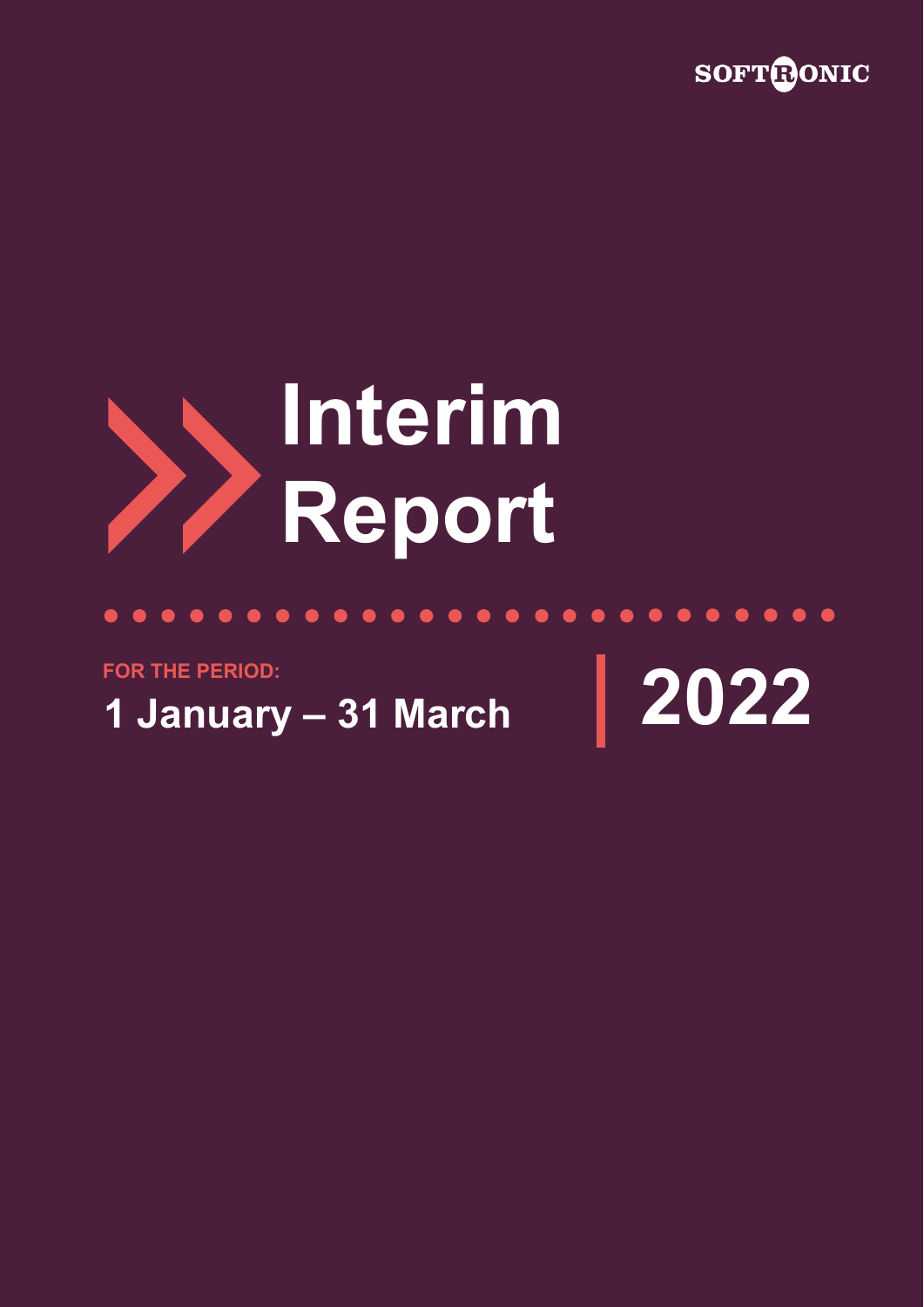

# **Significant business events**

#### **During the first quarter**

- Agreement signed with the Swedish Sports Confederation  $(RF)$
- Cloud partnership started with Hifab
- New framework agreement signed with the Swedish Tax Agency
- Charlotte Eriksson hired as the new CEO, starting 2 May 2022

#### **Proposed dividend**

The Board proposes a dividend of SEK 1.35 per share (SEK 1.25 and an additional SEK 1.75; a total of SEK 3.00)

# **First quarter 2022**

- Sales increased to MSEK 222.2 (MSEK 199.6)
- EBITDA increased to MSEK 35.1 (MSEK 25.4)
- Profit before tax increased to MSEK 29.8 (MSEK 19.9)
- Profit margin before tax increased to 13.4 % (10.0 %)
- Profit for the period after tax increased to MSEK 23.2 (MSEK 15.7)
- Profit for the period after tax per share, before and after dilution, increased to SEK 0.44 (SEK 0.30)
- Cash flow from operating activities amounted to MSEK 3.4 (MSEK 17.4)
- Total liquidity amounted to MSEK 151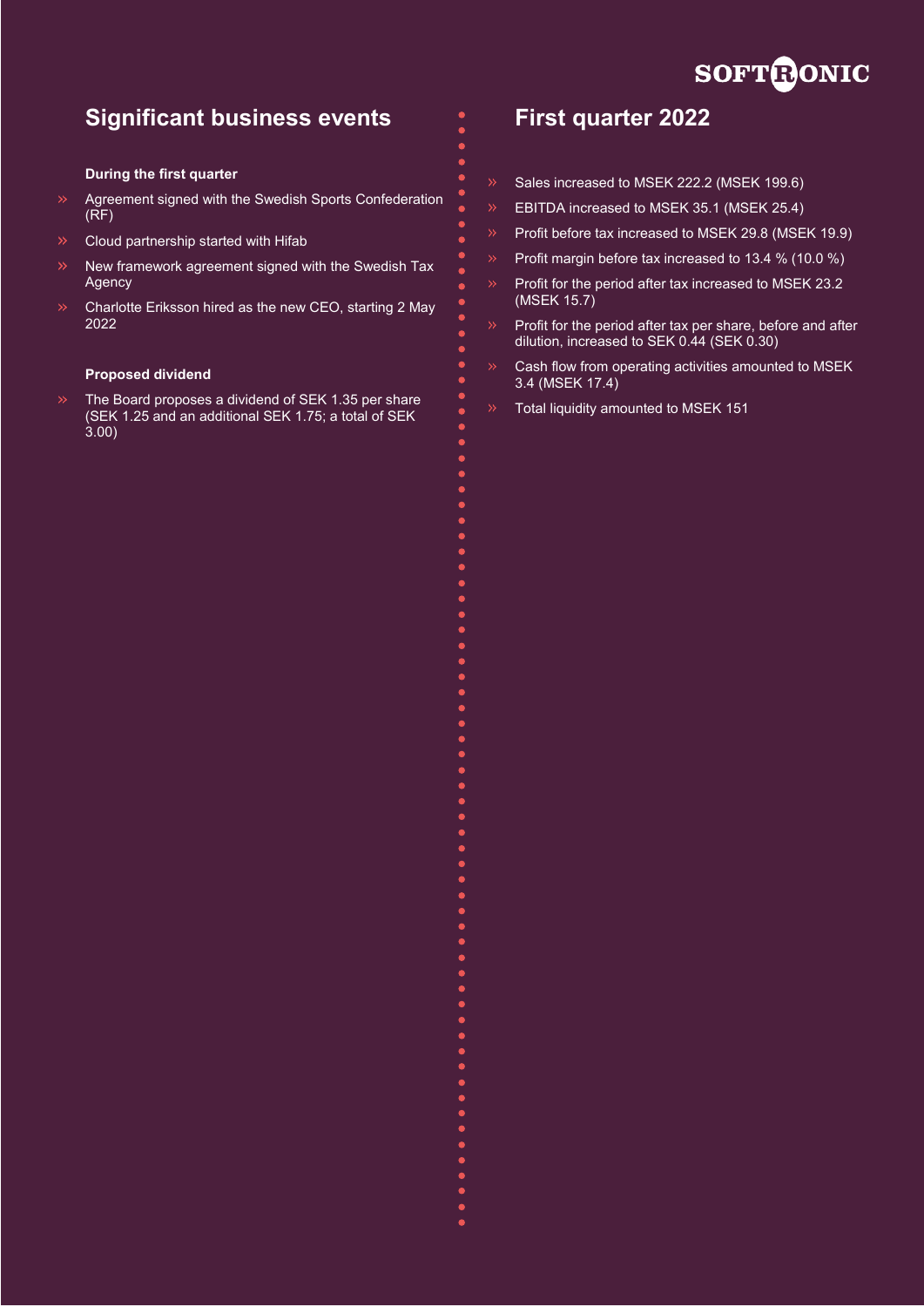

# **Q1 2022 – Forecasts show that our good business climate is set to continue**

We have recently experienced events that we thought had been consigned to the history books only a few years ago. Firstly there was a pandemic that caused significant chaos throughout the world, followed by an unprovoked invasion of a country that is relatively close to our borders in February of this year. However, neither an infectious virus nor a war could suppress the need for IT competence that we are seeing on the Swedish market. Having said that, both have had and will have an impact on the way we work.

In the first quarter of this year we reported both substantial growth and an incredibly sharp rise in our profit. Sales amounted to more than MSEK 222, which is a 11.3% increase on Q1 2021; while profit before tax stood at MSEK 29.8, an increase of almost 50% on the same period in the previous year.

The main challenge for most companies that operate on the Swedish IT market is to be able to find sufficient numbers of people who have the relevant competence. Both customers and suppliers are often competing for the same competencies and there is a definite risk that this could trigger the kind of inflation we are seeing in other areas. Something that has fascinated me for a long time is the fact that the consultancy rate of SEK 1,000 per hour that was charged 20 years ago is still used to this day; despite the fact that other prices and salaries have increased significantly over the same period of time. One reasonable explanation for this is that the average capacity has increased considerably over this period. However, there is a natural ceiling in terms of the number of hours that are available, which means that this trend cannot continue indefinitely.

Another consideration is whether the heightened security risk in the world will result in a quicker transition to the public cloud or whether it will have the opposite effect. The Baltic countries were the first to place vital data for their countries in the cloud, as they thought it was more secure there than on the ground in Tallinn or Riga. However, other people have made a different assessment, stating that this information would be more secure in smaller and more geographically widespread data centres than if it was concentrated in a few gigantic centres that are

owned by American companies. I think that this is a discussion that we will be having for some time to come.

Let us now take a look at our day-to-day operations. At the beginning of 2022 we worked intensely on implementing the projects that we were awarded towards the end of last year, while also securing several new assignments. For example we have signed a new framework agreement with the Swedish Tax Agency, which shows the confidence this agency still has in us. We have also been entrusted by the Swedish Sports Confederation to take over the management of their central system; we will be working with them to further develop their IT environment. Another extremely exciting assignment is the complete cloud transformation for Hifab. We are benefiting from framework agreements that we had already been awarded as well, resulting in very high demand for resources.

So is there a risk of any dark clouds on the horizon? In recent years we have learnt not to take anything for granted and that the unexpected can happen at any time. It is clear that there are IT security risks that are increasing dependency on the general security situation. Everyone is now fully aware that cyber warfare is a reality. There is also a risk that inflation, which had been kept under control for many years, will create problems in a number of areas.

However, recent years have shown us that our industry can thrive, even when confronted with difficult external circumstances, so I think that it is reasonable for us to be positive about the future. This is going to be my final report as the CEO of Softronic. I would like to take this opportunity to thank everyone for so many enjoyable and inspirational years, and I would like to end by wishing the new CEO every success in the future.

#### **Liquidity**

The Group had MSEK 128 in cash and cash equivalents as of 31 March 2022. The total liquidity comprising cash and cash equivalents, as well as granted unutilised credit lines, amounted to MSEK 151. The proposed dividend amounts to SEK 1.35/share, totalling MSEK 71.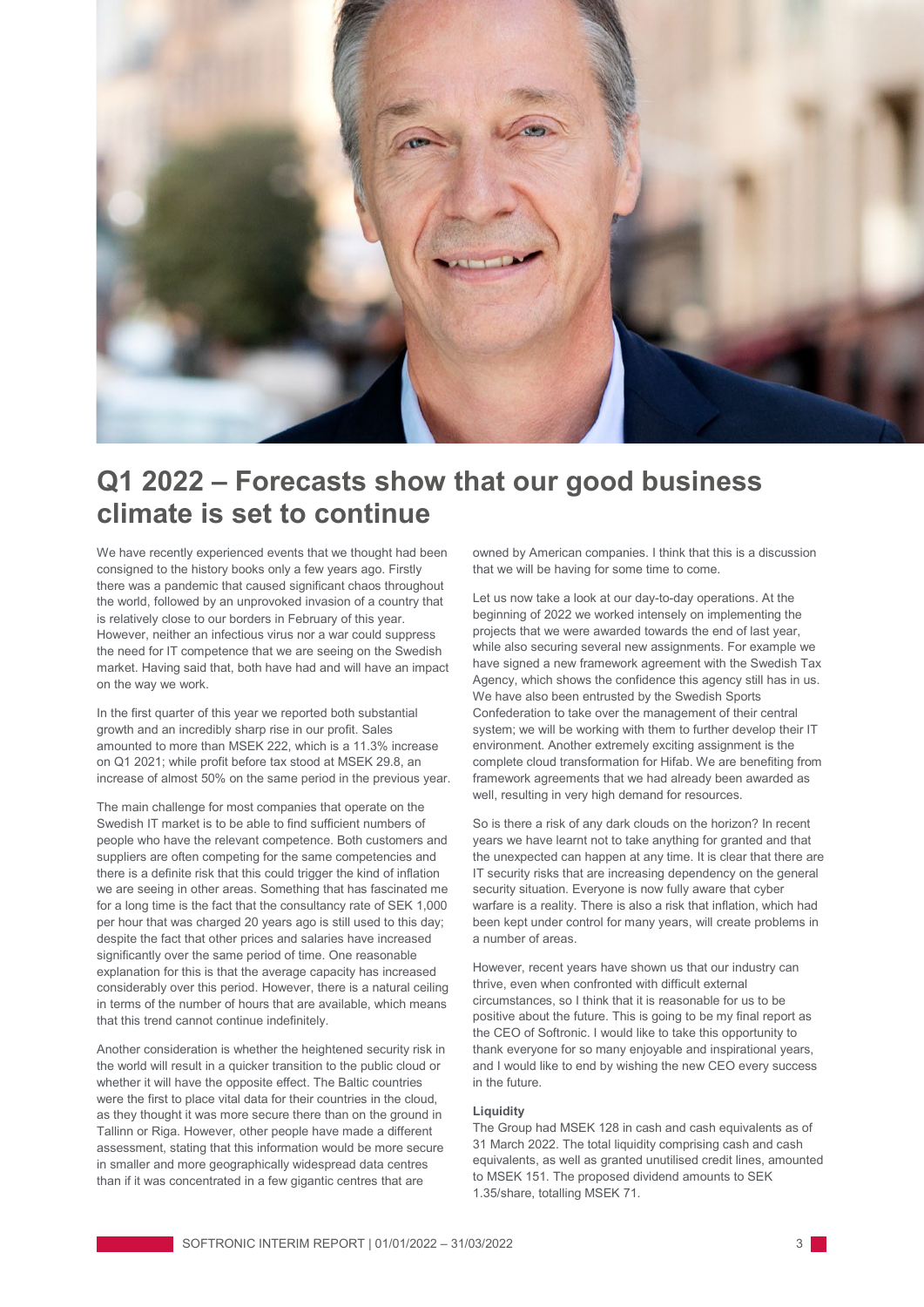#### **Business events in 2022**

Softronic has signed an agreement with the Swedish Sports Confederation (RF) for the application management of its operational system IdrottOnline. IdrottOnline is an operational system that focuses on managing grants and a central register for people, organisations and activities in the Swedish sporting world.

Softronic has signed an agreement with Hifab to become its IT partner for the transformation of its IT environment from physical data centres to Azure.

This will help Hifab achieve its strategic objective to have a more flexible, secure and mobile IT environment, as it works to provide its operations with modern IT support.

Once again the Swedish Tax Agency entrusted Softronic with a framework agreement for contract services in the field of IT. This is a 2-year framework agreement that covers the following areas: Team assignments, Analysis and investigation, and Development.

The Board of Softronic has hired Charlotte Eriksson as its new CEO, starting 2 May 2022.

#### **Events after the end of the period**

There have been no significant events after the end of the period.

#### **Risks and uncertainties**

The risks and uncertainties that the Parent Company and the Group may face are primarily related to changes in employee capacity utilisation, average invoicing, employee turnover and salary costs, all of which have a decisive impact on profitability.

As well as the financial risks described in the latest annual report, there are uncertainties in economic assessments, changes to markets and competition.

#### **Softronic**

GoodTech – Technology that does good in society. We offer innovative digital solutions that help companies and organisations to create a real benefit to society. Our services in IT and management range from advice and new development to management and operations.

Our customers are primarily medium and large Swedish companies and organisations. Softronic was formed in 1984 and is listed on the Stockholm Stock Exchange, Nasdaq OMX. It has approximately 430 employees in Stockholm, Gothenburg, Malmö, Sundsvall and Arjeplog[. www.softronic.se](http://www.softronic.se/)

#### **Other**

#### **Reports 2022**

- Annual General Meeting 2022, 11 May, 17.30, Hammarby Kaj 10A
- Interim Report (Apr-June), 15 July
- Interim Report (Jul-Sep), 20 October

#### **Auditors' examination**

This report has not been examined by the auditors.

#### **Information about the interim report**

Per Adolfsson, Chief Executive Officer Email[: per](mailto:per.adolfsson@softronic.se)[.adolfsson@softronic.se](mailto:.adolfsson@softronic.se) Telephone: +46 (0)8-51 90 90 00 Softronic AB (publ), CIN 556249-0192

Stockholm, 21 April 2022

Per Adolfsson, Chief Executive Officer, Softronic AB (publ)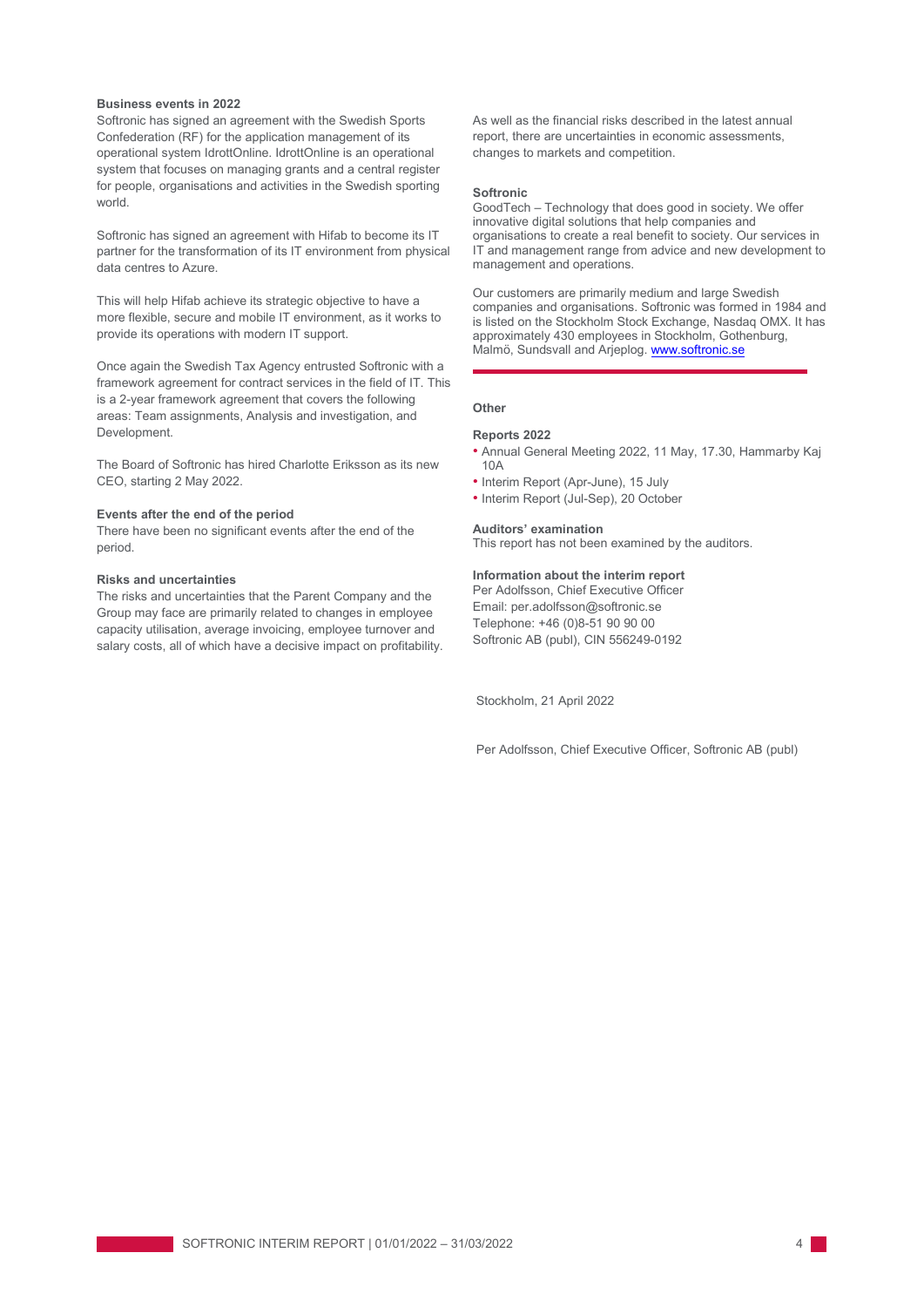| <b>Consolidated income statement and other</b><br>comprehensive income, summary, MSEK                     |        | 2022<br>Jan-March | 2021<br>Jan-March | 2021<br>full year |
|-----------------------------------------------------------------------------------------------------------|--------|-------------------|-------------------|-------------------|
| Revenue                                                                                                   |        | 222.2             | 199.6             | 786.5             |
| Capitalised development costs                                                                             |        | 1.0               |                   | 1.0               |
| Goods for resale and other invoiced expenses                                                              |        | $-81.2$           | $-64.9$           | $-267.4$          |
| Other external expenses                                                                                   |        | $-8.9$            | $-7.4$            | $-27.7$           |
| Staff costs                                                                                               |        | $-98.0$           | $-101.9$          | $-375.7$          |
| Depreciation, non-current assets <sup>1</sup>                                                             |        | $-5.3$            | $-5.4$            | $-22.8$           |
| <b>Operating income</b>                                                                                   |        | 29.8              | 20.0              | 93.9              |
| Net financial income/expense                                                                              | note 2 | 0.0               | $-0.1$            | $-0.3$            |
| Profit/loss before tax                                                                                    |        | 29.8              | 19.9              | 93.6              |
| <b>Taxes</b>                                                                                              |        | $-6.6$            | $-4.2$            | $-19.9$           |
| Profit/loss for the period                                                                                |        | 23.2              | 15.7              | 73.7              |
| Other comprehensive income                                                                                |        |                   |                   |                   |
| Items that will be reclassified to profit or loss                                                         |        |                   |                   |                   |
| <b>Translation differences</b>                                                                            |        | 0.0               | 0.0               | $-0.4$            |
| Comprehensive income for the period                                                                       |        | 23.2              | 15.7              | 73.3              |
| Profit/loss for the period attributable to the Parent Company's shareholders                              |        | 23.2              | 15.7              | 73.7              |
| Comprehensive income attributable to the Parent Company's shareholders                                    |        | 23.2              | 15.7              | 73.3              |
| Profit for the period per share, basic, SEK                                                               | note 1 | 0.44              | 0.30              | 1.40              |
| Profit for the period per share, diluted, SEK                                                             | note 1 | 0.44              | 0.30              | 1.40              |
| of which depreciation for leasing for Q1 2022 was MSEK -5 (MSEK -5); and MSEK -20 for the full year 2021. |        |                   |                   |                   |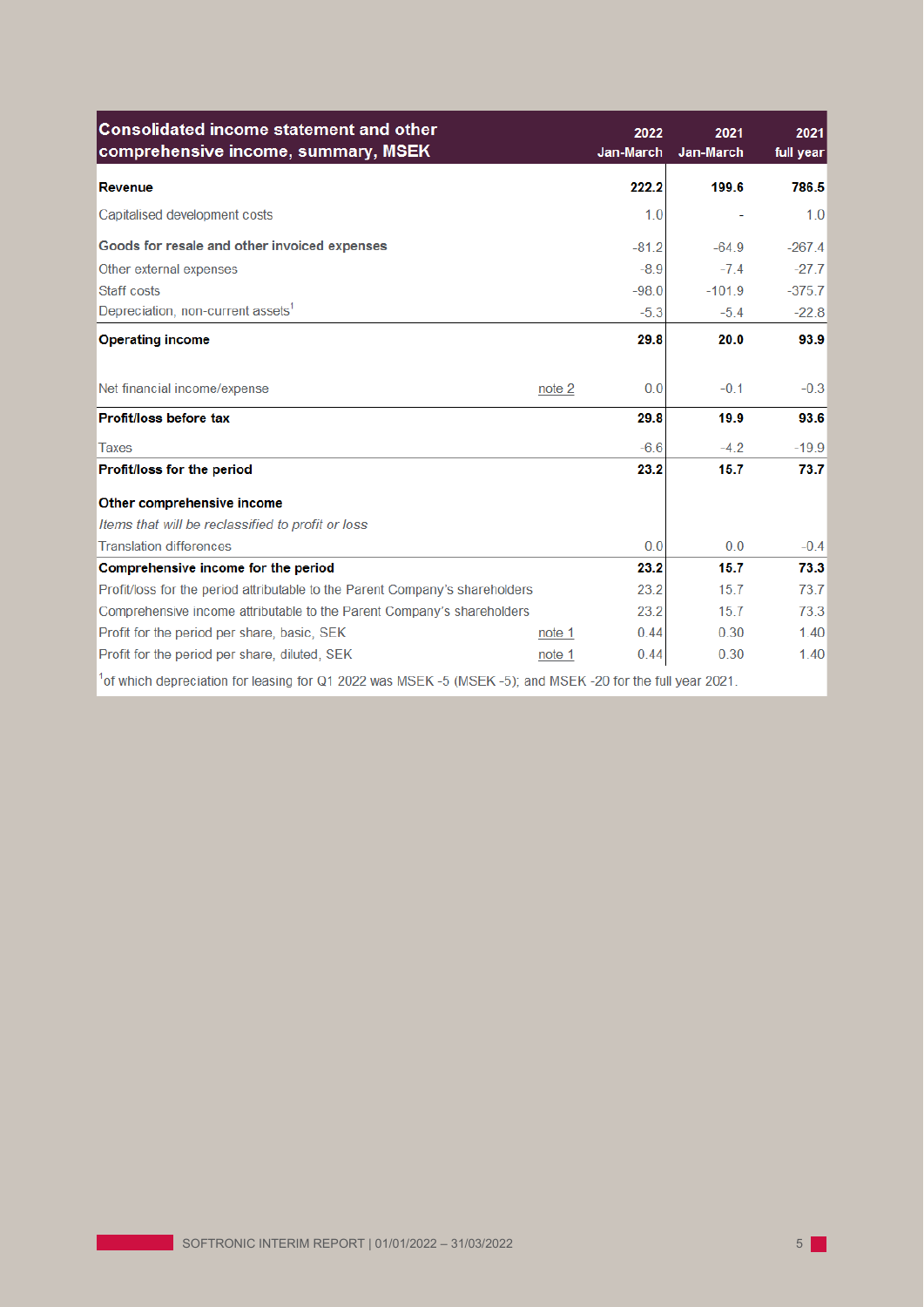| <b>Summary of Balance Sheet</b>                                                             |            |            |            |
|---------------------------------------------------------------------------------------------|------------|------------|------------|
| <b>Group, MSEK</b>                                                                          | 2022-03-31 | 2021-03-31 | 2021-12-31 |
| <b>ASSETS</b>                                                                               |            |            |            |
| Goodwill                                                                                    | 109.3      | 109.3      | 109.3      |
| Other intangible assets                                                                     | 3.1        | 0.8        | 2.0        |
| Other non-current receivables                                                               | 3.3        | 2.3        | 3.3        |
| Right-of-use asset                                                                          | 4.8        | 20.9       | 9.4        |
| Property, plant and equipment                                                               | 1.3        | 2.5        | 1.3        |
| <b>Total non-current assets</b>                                                             | 121.8      | 135.8      | 125.3      |
| Receivables, etc.                                                                           | 190.5      | 180.8      | 172.1      |
| Cash and cash equivalents                                                                   | 127.6      | 212.4      | 130.6      |
| <b>Total current assets</b>                                                                 | 318.1      | 393.2      | 302.7      |
| <b>Total assets</b>                                                                         | 439.9      | 529.0      | 428.0      |
| <b>EQUITY AND LIABILITIES</b>                                                               |            |            |            |
| Equity                                                                                      | 279.6      | 356.7      | 256.4      |
| Deferred tax liabilities                                                                    | 1.5        | 1.0        | 1.3        |
| Other provisions                                                                            | 4.1        | 3.4        | 4.1        |
| Other current liabilities, leasing                                                          | 2.1        | 2.1        | 2.5        |
| Current liabilities <sup>1</sup>                                                            | 152.6      | 165.8      | 163.7      |
| <b>Total equity and liabilities</b>                                                         | 439.9      | 529.0      | 428.0      |
| $^1$ of which current part of the leasing liability (IFRS 16) as of 31 March 2022 is MSEK 3 |            |            |            |

| <b>Total summary of Equity</b>      | 2022                     | 2021                     | 2021      |
|-------------------------------------|--------------------------|--------------------------|-----------|
| Group, MSEK                         | Jan-March                | Jan-March                | full year |
| <b>TOTAL EQUITY</b>                 |                          |                          |           |
| <b>Opening balance</b>              | 256.4                    | 341.0                    | 341       |
| Comprehensive income for the period | 23.2                     | 15.7                     | 73.3      |
| <b>Dividend</b>                     | $\overline{\phantom{a}}$ | $\overline{\phantom{0}}$ | $-157.9$  |
| <b>Closing balance</b>              | 279.6                    | 356.7                    | 256.4     |

All equity is attributable to the Parent Company's shareholders, as there are no non-controlling interests.

| <b>Summary of Cash Flow Statement</b>                                      | 2022    | 2021                | 2021      |
|----------------------------------------------------------------------------|---------|---------------------|-----------|
| <b>Group, MSEK Note 3</b>                                                  |         | Jan-March Jan-March | full year |
| Cash flow from operating activities                                        |         |                     |           |
| before changes in working capital                                          | 16.0    | 18.5                | 108.6     |
| Changes to working capital.                                                | $-12.6$ | $-1.1$              | 2.7       |
| Cash flow from operating activities                                        | 3.4     | 17.4                | 111.3     |
| Cash flow from investing activities                                        | $-1.7$  |                     | $-2.4$    |
| Cash flow from financing activities                                        | $-4.7$  | $-4.8$              | $-178.1$  |
| Cash flow for the year/period                                              | $-3.0$  | 12.6                | $-69.2$   |
| Cash and cash equivalents at the start of the year/period                  | 130.6   | 199.8               | 199.8     |
| Cash and cash equivalents at the end of the year/period                    | 127.6   | 212.4               | 130.6     |
| Cash flow from operating activities per share, basic, SEK. Note 1          | 0.06    | 0.33                | 2.11      |
| Cash flow from operating activities per share, after dilution, SEK. Note 1 | 0.06    | 0.33                | 2.11      |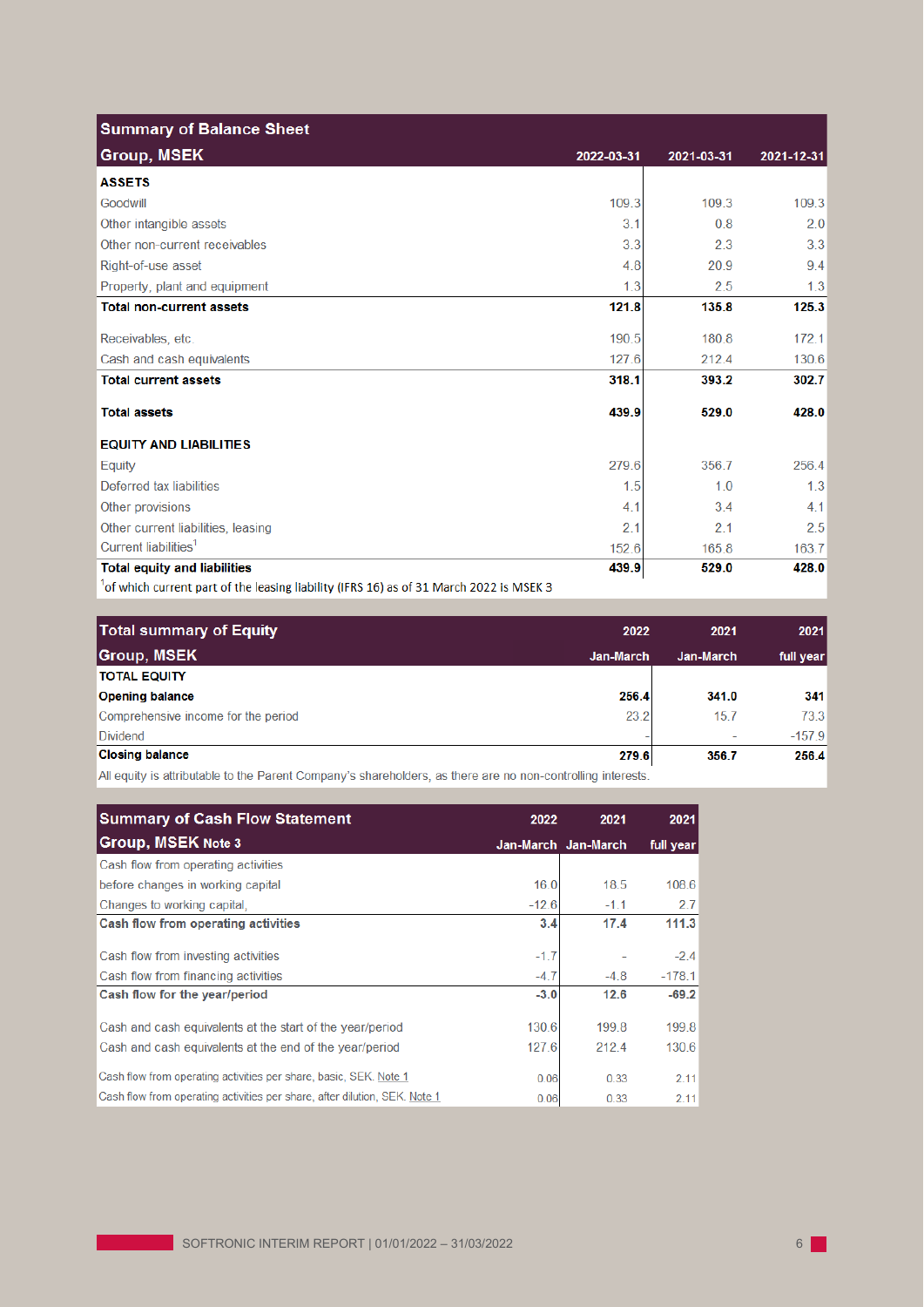| <b>Performance measures for the Group, Note 4</b> |           | 2022      | 2021      | 2021  |
|---------------------------------------------------|-----------|-----------|-----------|-------|
| Net profit/loss                                   | Jan-March | Jan-March | full year |       |
| Earnings per share, basic/diluted, SEK            | note 1    | 0.44      | 0.30      | 1.40  |
| <b>EBITDA, MSEK</b>                               |           | 35.1      | 25.4      | 116.7 |
| EBITDA margin, %                                  |           | 15.8      | 127       | 14.8  |
| Operating margin, %                               |           | 13.4      | 10.0      | 11.9  |
| Profit margin, %                                  |           | 13.4      | 10.0      | 11.9  |
| Profitability, equity, %                          |           | 30.3      | 21.4      | 26.3  |

|                                           | 2022      | 2021      | 2021            |
|-------------------------------------------|-----------|-----------|-----------------|
| Sales                                     | Jan-March | Jan-March | full year       |
| Net sales, MSEK                           | 222       | 200       | 787             |
| Sales of consultancy services, MSEK       | 82        | 82        | 293             |
| Sales of agreements, MSEK                 | 89        | 81        | 340             |
| Invoiced to third parties, services, MSEK | 27        | 17        | 72              |
| Invoiced to third parties, other, MSEK    |           | 13        | 44              |
| Sales of licenses, MSEK                   | 13        | 2         | 15 <sup>1</sup> |
| Sales of hardware, MSEK                   |           | 5         | 23              |
| Sales per employee, TSEK                  | 523       | 469       | 1846            |

| <b>Financial position</b>       |     | 2022-03-31 2021-03-31 2021-12-31 |     |
|---------------------------------|-----|----------------------------------|-----|
| <b>Equity, MSEK</b>             | 280 | 357                              | 256 |
| Equity/assets ratio, %          | 64  | 67                               | 60  |
| Cash and cash equivalents, MSEK | 128 | 212                              | 131 |
| Unutilised credit lines, MSEK   | 23  | 23                               | 23  |

|                                                | 2022      | 2021      | 2021      |
|------------------------------------------------|-----------|-----------|-----------|
| <b>Employees</b>                               | Jan-March | Jan-March | full year |
| Average during the period                      | 425       | 426       | 426       |
| Number at the end of the period                | 419       | 427       | 427       |
| Number of structural dismissals for the period | 3         | ۰         | 5         |

| Development per quarter                  | Q1/20 | Q2/20 | Q3/20 | Q4/20 | Q1/21 | Q2/21 | Q3/21 | Q4/21 | Q1/22 |
|------------------------------------------|-------|-------|-------|-------|-------|-------|-------|-------|-------|
| Net sales, MSEK                          | 180.6 | 194.5 | 160.1 | 193.3 | 199.6 | 194.6 | 182.2 | 210.1 | 222.2 |
| Profit/loss for the period before tax, I | 17.2  | 26.0  | 19.4  | 23.2  | 19.9  | 20.3  | 23.1  | 30.3  | 29.8  |
| Profit margin before tax, %              | 9.5   | 134   | 121   | 12.0  | 10.0  | 10.4  | 12.7  | 14.4  | 13.4  |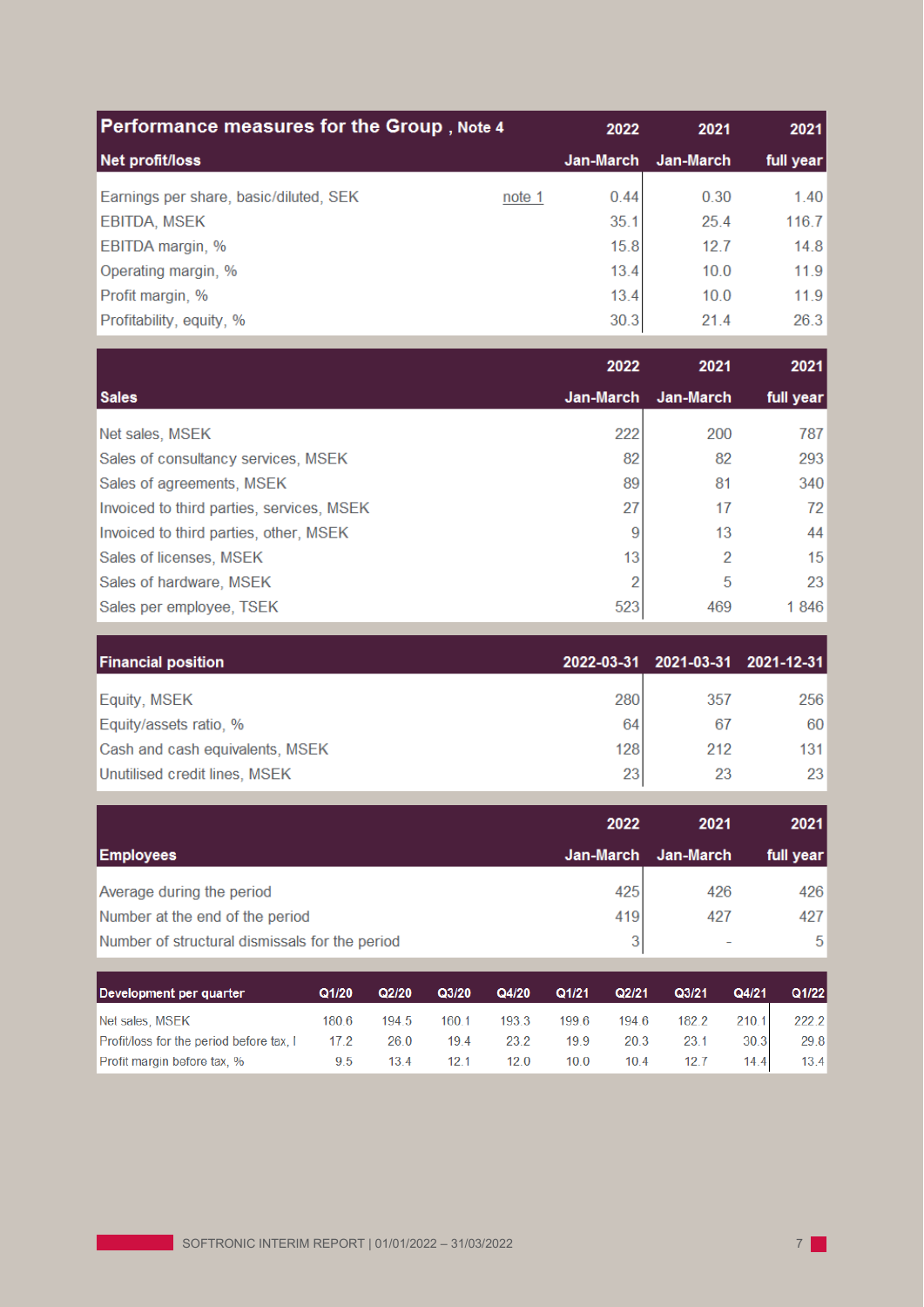| Income statement summary    | 2022      | 2021      | 2021      |
|-----------------------------|-----------|-----------|-----------|
| <b>Parent Company, MSEK</b> | Jan-March | Jan-March | full year |
| Revenue                     | 222       | 200       | 786       |
| Costs                       | $-193$    | $-180$    | $-769$    |
| <b>Operating income</b>     | 29        | 20        | 17        |
| Net financial income*       |           |           | 44        |
| Appropriations**            |           |           | 76        |
| Profit/loss before tax      | 29        | 20        | 137       |
| <b>Taxes</b>                | $-7$      | $-4$      | $-20$     |
| Net profit/loss             | 22        | 16        | 117       |

\*anticipated dividend of MSEK 44 received from subsidiaries in 2021

\*\*net Group contributions paid/received

| <b>Summary of Balance Sheet</b>           |                 |            |                 |
|-------------------------------------------|-----------------|------------|-----------------|
| <b>Parent Company, MSEK</b>               | 2022-03-31      | 2021-03-31 | 2021-12-31      |
| <b>ASSETS</b>                             |                 |            |                 |
| Non-current assets                        | 13 <sub>1</sub> | 15         | 13 <sup>1</sup> |
| Non-current receivables                   | 3               | 2          | $\vert$ 3       |
| <b>Current assets</b>                     | 311             | 399        | 304             |
| <b>Total assets</b>                       | 327             | 416        | 320             |
| <b>EQUITY AND LIABILITIES</b>             |                 |            |                 |
| Equity                                    | 168             | 203        | 146             |
| Non-current liabilities                   |                 | 3          | $\vert$         |
| Current liabilities, non-interest-bearing | 155             | 210        | 170             |
| <b>Total equity and liabilities</b>       | 327             | 416        | 320             |

| <b>Summary of Cash Flow Statement</b>                     | 2022      | 2021      | 2021      |
|-----------------------------------------------------------|-----------|-----------|-----------|
| <b>Parent Company, MSEK</b>                               | Jan-March | Jan-March | full year |
| Cash flow from operating activities                       | $-3$      | 13        | 91        |
| Cash flow from investing activities                       |           |           | $-1$      |
| Cash flow from financing activities                       |           |           | $-158$    |
| Cash flow for the year/period                             | $-3$      | 13        | $-68$     |
| Cash and cash equivalents at the start of the year/period | 1311      | 199       | 199       |
| Cash and cash equivalents at the end of the year/period   | 128       | 212       | 131       |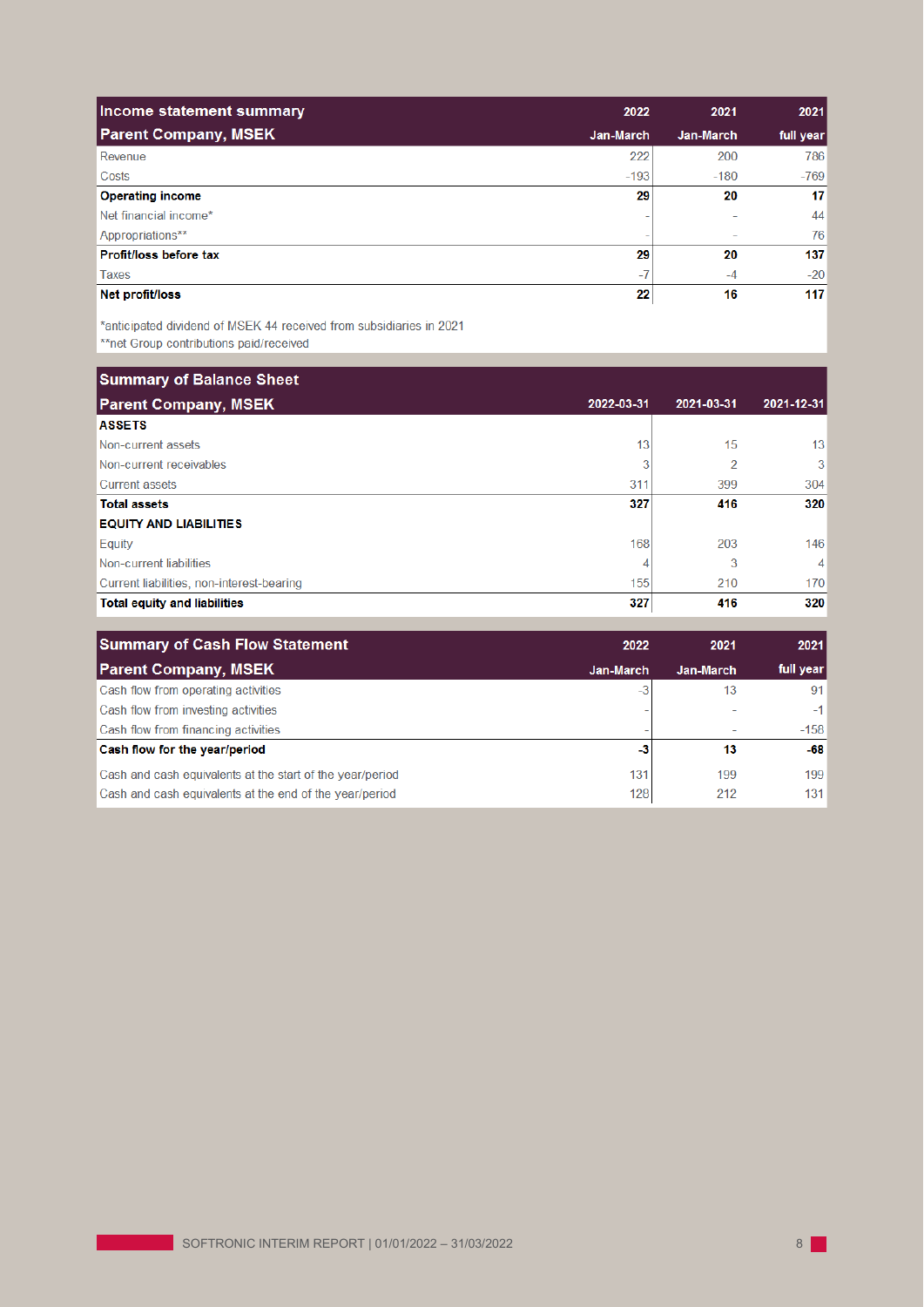# **Notes**

#### **Accounting principles and supplementary information**

Softronic AB (publ) applies the IFRS standards (International Financial Reporting Standards) as adopted by the EU.

The interim report has been prepared in accordance with IAS 34, Interim Financial Reporting, and the Swedish Annual Accounts Act. The report for the parent company has been prepared in accordance with the Swedish Annual Accounts Act and RFR 2, Accounting for Legal Entities.

Group operations are wide-ranging and are therefore reported as a segment.

The Group applies the same accounting principles and uses the same bases for calculation as in the 2021 Annual Report.

The estimates follow the same principles as in the Annual Accounts of 2021.

Comprehensive income is reported as an extended profit and loss account, including items previously recognised in equity.

The Group's financial assets and liabilities comprise accounts receivable, other non-current receivables, other current receivables, prepaid expenses, accrued income, cash and cash equivalents, other provisions, accounts payable, other current liabilities, accrued expenses and deferred income, with the carrying amounts the same as fair value.

New and amended IFRS that have become applicable from 2021 are not considered to have any material effect on the financial statements. In terms of IFRS 16 as of 31 March 2022, the right-of-use asset amounted to MSEK 5 (MSEK 21) and the leasing liability was MSEK 5 (MSEK 18) (recognised under other longterm liabilities as MSEK 2 and current liabilities as MSEK 3). Amortisation and depreciation of MSEK 5 were carried out in the first quarter of 2022 (accumulated 2021: MSEK 20) while interest expense was MSEK -0.0 (accumulated 2021: MSEK -0.6). Softronic has opted to adopt the relief rules regarding short-term leases and agreements where the underlying asset is of a low value.

Self-financed development is capitalised and is subject to depreciation if it is a sizeable amount and considered to lead to future income or reduction in costs. For the Parent Company, the costs of research and development are expensed as they are incurred.

There have been no material transactions between related parties, except for commercial transactions between companies within the Group that were carried out on market terms. Softonic's Chairman Petter Stillström is also the Chairman of Hifab Group, as well as indirectly being a major shareholder in both Softronic and Hifab through his ownership of Traction. Stillström was not involved in the business decision nor the negotiations between the parties relating to the IT partnership agreement that was signed in March 2022.

In this report there is only an overview of the Parent Company's profit and loss statement and balance sheet, as the Group's sales and balance sheet items are mostly in the Parent Company.

## **Note 1**

#### **Profit/loss per share**

The number of shares before and after dilution when calculating earnings and cash flow per share amounted to 52,632,803 shares.

## **Note 2**

#### **Net financial income/expense**

This item includes interest income and interest expense.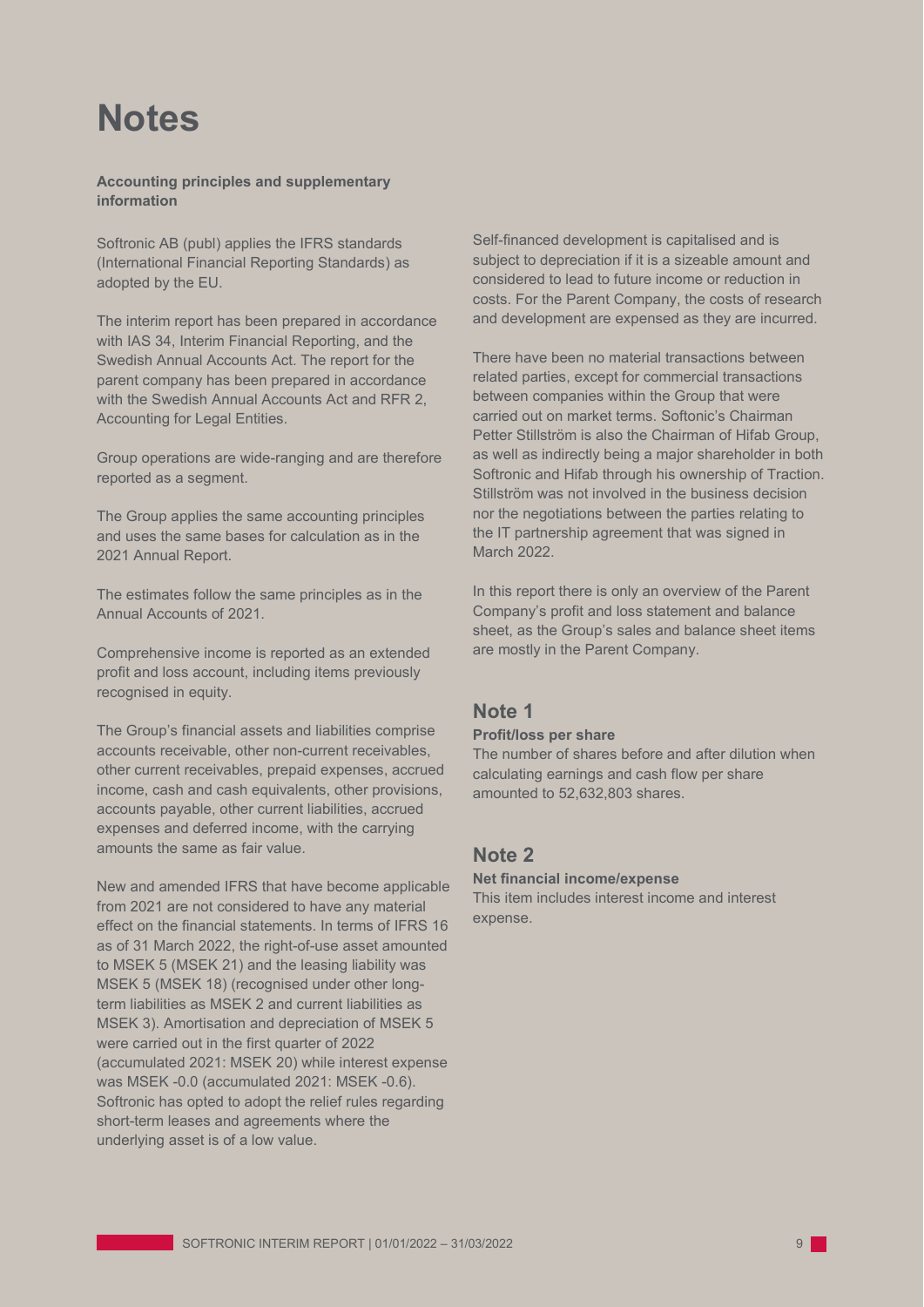# **Note 3**

#### **Cash flow statements**

| <b>Allocation of investments</b><br><b>IMSEK</b> | 2022<br>Jan-March | 2021<br>Jan-March        | 2021<br>full year |
|--------------------------------------------------|-------------------|--------------------------|-------------------|
| Net investments in equipment                     | $-0.5$            |                          | $-0.5$            |
| Capitalised development costs                    | $-1.2$            |                          | $-1.5$            |
| Acquisition of business combinations             | -                 | $\overline{\phantom{a}}$ | $-0.4$            |
| <b>Total invested</b>                            | $-1.7$            | 0.0                      | $-2.4$            |

# **Note 4**

#### **Key performance indicators**

Softronic's financial statements contain alternative key performance indicators that supplement the measures defined in applicable regulations for financial reporting, such as income, profit or loss, or earnings per share. Alternative key performance indicators are given as they provide more in-depth information than the measures defined in the regulations. The alternative key performance indicators are disclosed below because they are used by management to evaluate the financial performance and are thereby believed to give analysts and other stakeholders valuable information in order to evaluate Softronic's

financial position and results. In the section below, we have defined how the alternative performance measures are calculated by Softronic. Definitions of key performance indicators may deviate from the definitions given by other companies, even though the measures have the same names. The alternative key performance indicators originate from the consolidated accounts and are not measures of our financial results or liquidity in accordance with IFRS, which is why they should not be considered to be alternatives to net profit, operating profit or other performance measures in accordance with IFRS, or as an alternative to cash flow as a measure of our liquidity.

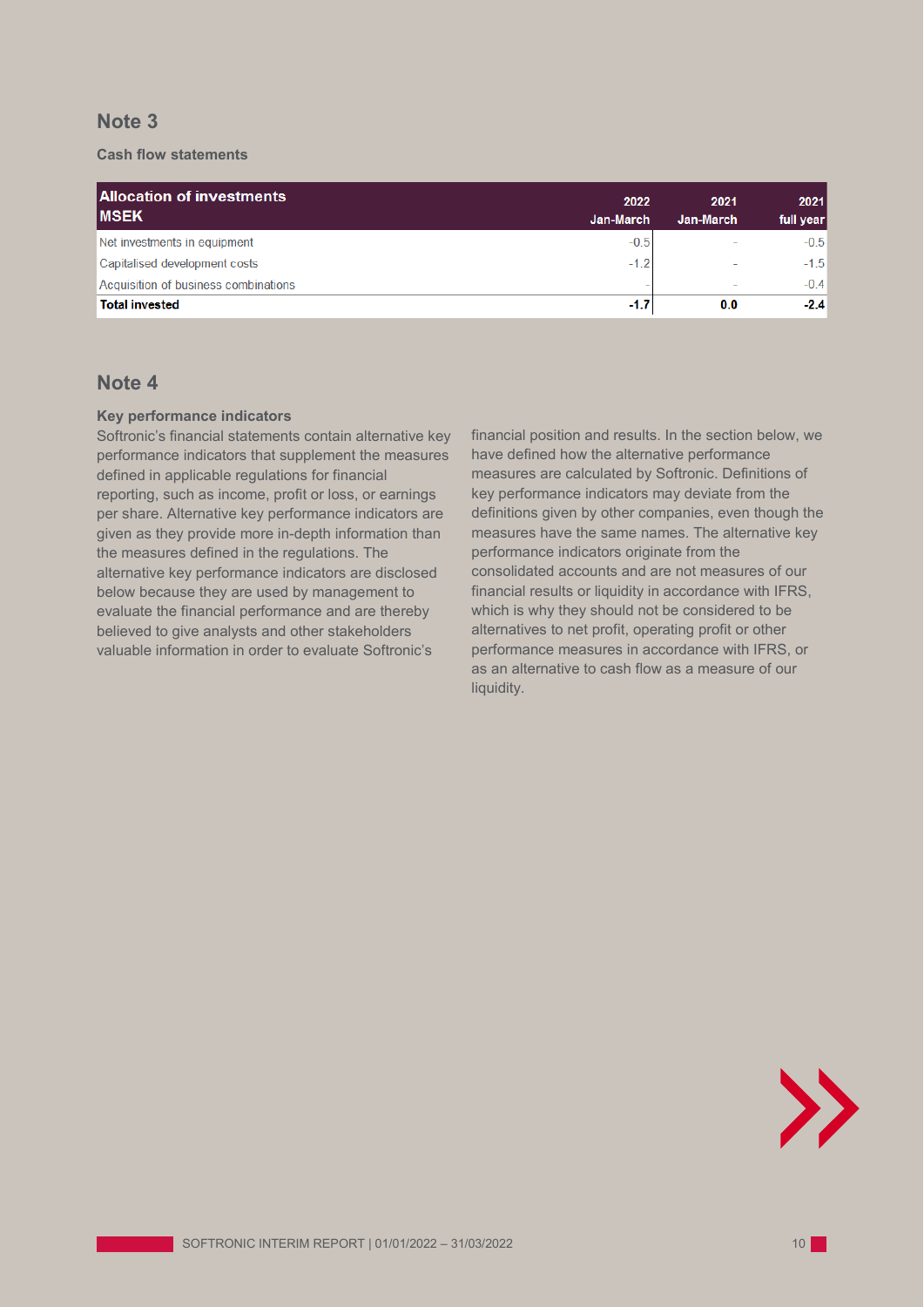| <b>Key performance indicators</b>                 | Definition/explanation of information value and purpose                  | <b>Calculation Q1 2022</b>      |  |
|---------------------------------------------------|--------------------------------------------------------------------------|---------------------------------|--|
| <b>Net profit/loss</b>                            | Provides a more nuanced and in-depth understanding of profit development |                                 |  |
| Operating margin, %                               | Operating profit/income                                                  | (29.8/222.2)*100=13.4           |  |
| Profit margin, %                                  | Profit/loss before tax/income                                            | (29.8/222.2)*100=13.4           |  |
| EBITDA margin, %                                  | Operating profit before depreciation and amortisation/income             | $(35.1/222.2)*100=15.8$         |  |
| Profitability, equity, %                          | Profit for the 12-month period/average equity over 5 quarters            | $(81133/(1339676/5))$ *100=30.3 |  |
| <b>EBITDA, MSEK</b>                               | Operating profit before depreciation and amortisation                    | $29.8 + 5.3 = 35.1$             |  |
| Sales, MSEK                                       | Provides a more in-depth insight into the distribution of sales          |                                 |  |
| Sales of consultancy services                     | Income from consultancy services                                         | 82                              |  |
| Sales of agreement services                       | Income from agreement services                                           | 89                              |  |
| Sales of services for invoices to third parties   | Income from services for invoices to third parties                       | 27                              |  |
| Sales of invoices to third parties, other         | Income from invoices to third parties, other                             | 9                               |  |
| Sale of licences                                  | Income from licences                                                     | 13                              |  |
| Sales of hardware                                 | Income from hardware                                                     | $\overline{2}$                  |  |
| Sales per employee, TSEK                          | Income/number of employees on average                                    | (222.2/425)*1,000=523           |  |
| <b>Financial position</b>                         | Provides a good overview of total liquidity and solvency                 |                                 |  |
| Equity/assets ratio, %                            | Total equity/total equity and liabilities                                | 279.6/439,9*100=64              |  |
| Unutilised credit lines, MSEK                     | Available but unutilised overdraft facilities                            | 23                              |  |
| <b>Total liquidity, MSEK</b>                      | Cash and cash equivalents plus unutilised credit lines                   | $128+23=151$                    |  |
| <b>Employees</b>                                  | Provides a summary of changes in staff                                   |                                 |  |
| Average during the period, quantity               | Number of employees on average                                           | 425                             |  |
| Number at the end of the period                   | Number of employees                                                      | 419                             |  |
| Number of structural dismissals during the period | Number of structural dismissals                                          | 3                               |  |

The information in this interim report is the information that Softronic AB (publ) must publish in accordance with Regulation (EU) No 596/2014 of the European Parliament and of the Council on market abuse (MAR). This information was submitted for publication through the offices of Per Adolfsson on 21 April 2022 at 8.00am (CET). This report along with other information about Softronic AB is available at [www.softronic.se.](http://www.softronic.se/)